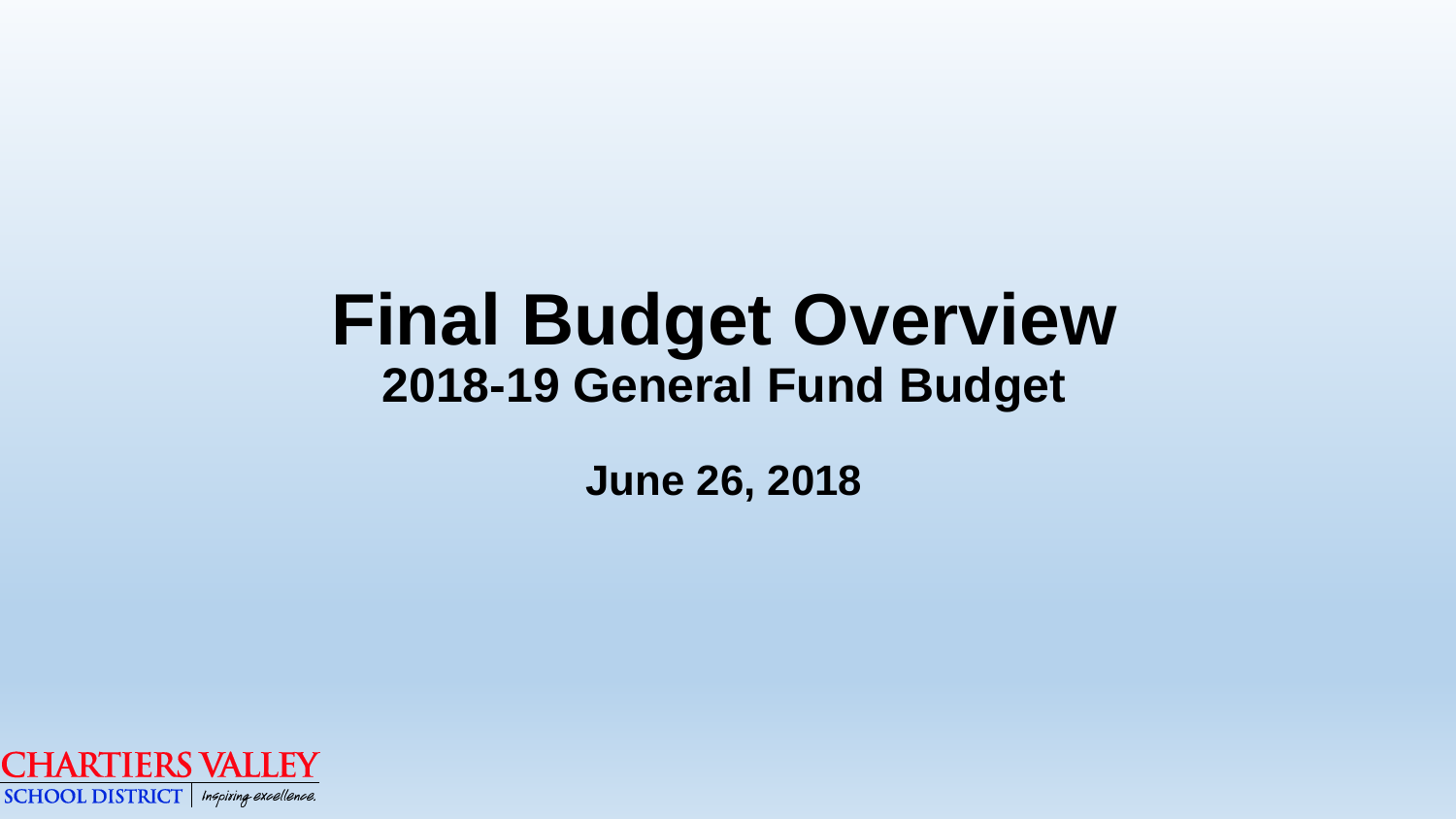- Continued due diligence on all accounts
- Net result a net decrease in the Budget Deficit of over \$2 million from the April Preliminary Budget
	- April Preliminary Budget Deficit = \$3,042,614
	- May Budget Deficit  $= $1,703,810$
	- June Budget Deficit = \$967,957

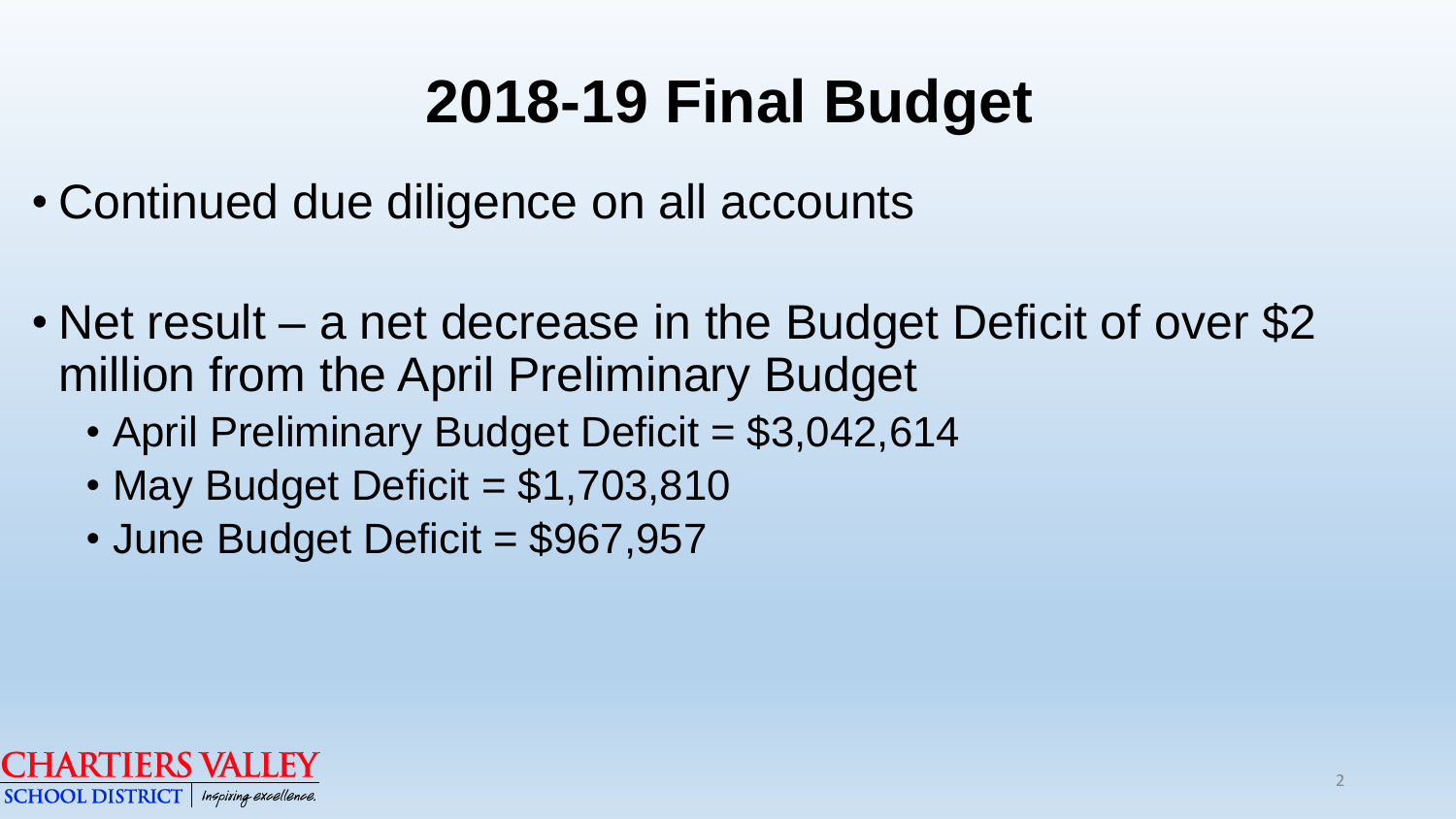| Total Proposed Millage = 17.0710 (Act 1 Index<br>increase of 2.4% or .3985 mills and Budget<br><b>Exceptions of .0658 mills = Total Millage</b> | <b>Actual</b> | <b>Final Budget</b> | <b>Preliminary</b><br><b>Budget</b> | Change from 2017-18<br><b>Final Budget</b> |          |
|-------------------------------------------------------------------------------------------------------------------------------------------------|---------------|---------------------|-------------------------------------|--------------------------------------------|----------|
| increase is .4643)                                                                                                                              | 2016-17       | 2017-18             | 2018-19                             | \$ Change                                  | % Change |
| <b>Revenue</b>                                                                                                                                  | \$60,500,916  | \$62,103,457        | \$64,851,074                        | \$2,747,617                                | 4.4%     |
| <b>Expenses</b>                                                                                                                                 |               |                     |                                     |                                            |          |
| 100 Salaries                                                                                                                                    | \$29,985,115  | \$30,449,964        | \$31,438,824                        | \$988,860                                  | 3.2%     |
| 200 Benefits                                                                                                                                    | \$17,377,635  | \$17,401,052        | \$19,154,652                        | \$1,753,600                                | 10.1%    |
| <b>300 Contracted Services</b>                                                                                                                  | \$2,699,658   | \$2,077,691         | \$2,914,236                         | \$836,545                                  | 40.3%    |
| <b>400 Purchased Services</b>                                                                                                                   | \$940,246     | \$629,535           | \$237,542                           | ( \$391, 993)                              | $-62.3%$ |
| 500 Other Purchased Services                                                                                                                    | \$3,648,089   | \$4,301,217         | \$3,822,919                         | $(\$478,298)$                              | $-11.1%$ |
| 600 Books and Supplies                                                                                                                          | \$1,136,343   | \$1,295,737         | \$1,888,225                         | \$592,488                                  | 45.7%    |
| 700 Equipment                                                                                                                                   | \$161,392     | \$202,146           | \$337,248                           | \$135,102                                  | 66.8%    |
| 800 Miscellaneous Fees                                                                                                                          | \$3,210,279   | \$4,321,115         | \$4,585,385                         | \$264,270                                  | 6.1%     |
| 900 Other Uses                                                                                                                                  | \$1,195,000   | \$1,425,000         | \$1,440,000                         | \$15,000                                   | 1.1%     |
| <b>Total Expenses</b>                                                                                                                           | \$60,353,757  | \$62,103,457        | \$65,819,031                        | \$3,715,574                                | 6.0%     |
| <b>Budget Outcome with Exceptions</b>                                                                                                           | \$147,159     | \$0                 | $($ \$967,957)                      |                                            |          |
| <b>Budget Outcome without Exceptions</b>                                                                                                        |               |                     | ( \$1,118,597)                      |                                            |          |
| <b>Budget Outcome with No Tax Increase</b><br><b>TATTINI</b>                                                                                    |               |                     | ( \$2,030,912)                      |                                            |          |

**SCHOOL DISTRICT** | Inspiring excellence.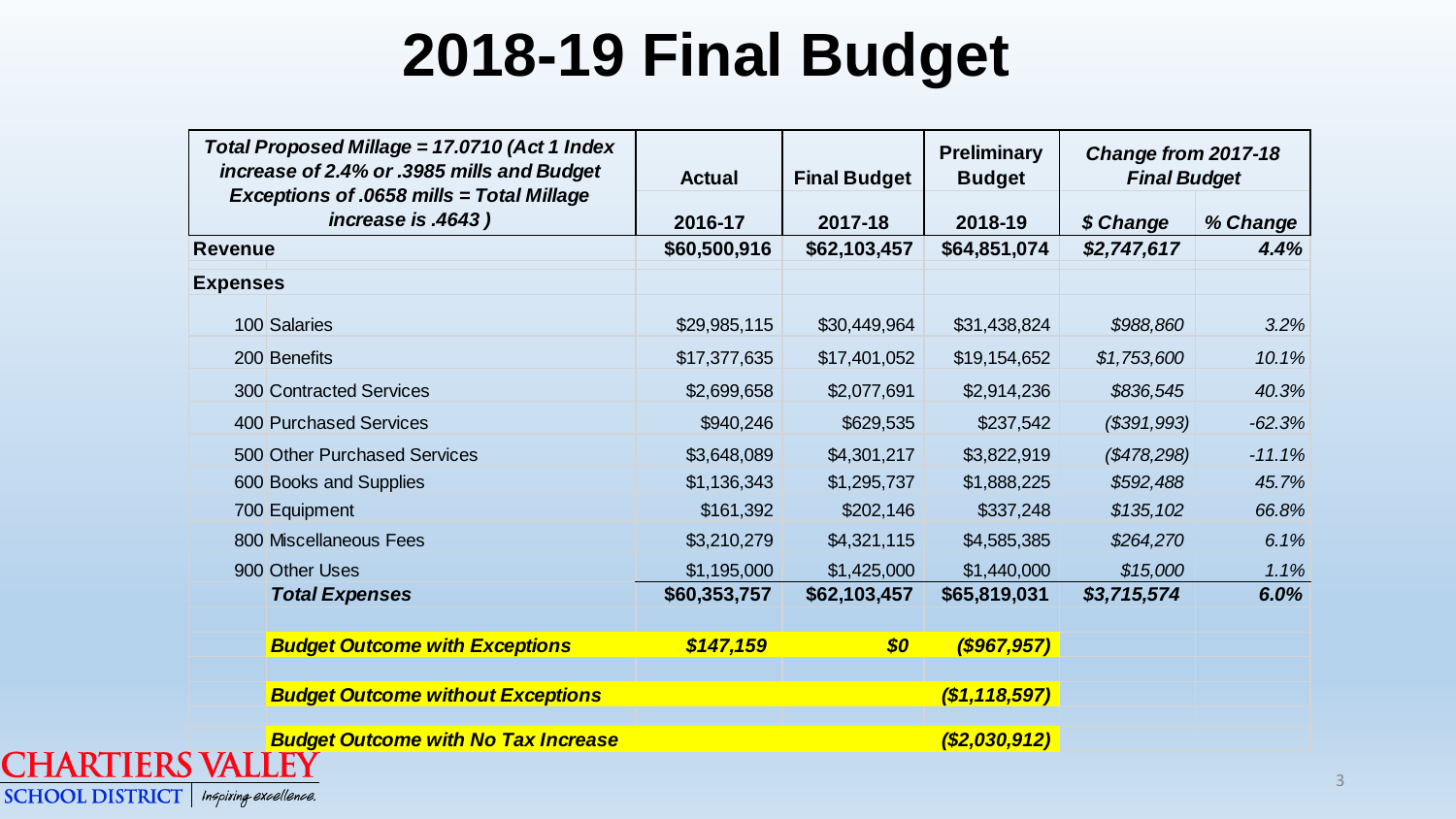| 2018-19 Final Budget         |                |                 |                        |                        |
|------------------------------|----------------|-----------------|------------------------|------------------------|
|                              |                | 2018-19         |                        |                        |
| Per \$100,000 of             | 2017-18        | <b>Proposed</b> |                        | $\frac{0}{6}$          |
| <b>Assessment</b>            | <b>Millage</b> | <b>Millage</b>  | <i><b>Increase</b></i> | <i><b>Increase</b></i> |
| <b>Millage</b>               | 16.6067        | 17.0710         | 0.4643                 | 2.8%                   |
|                              |                |                 |                        |                        |
| Taxes per \$100,000 of       |                |                 |                        |                        |
| Assessment                   | \$1,661        | \$1,707         | \$46                   | 2.8%                   |
| <b>Taxes per Median Home</b> |                |                 |                        |                        |
| Value (8,879 Homesteads) of  |                |                 |                        |                        |
| \$128,800                    | \$2,139        | \$2,199         | \$60                   | 2.8%                   |

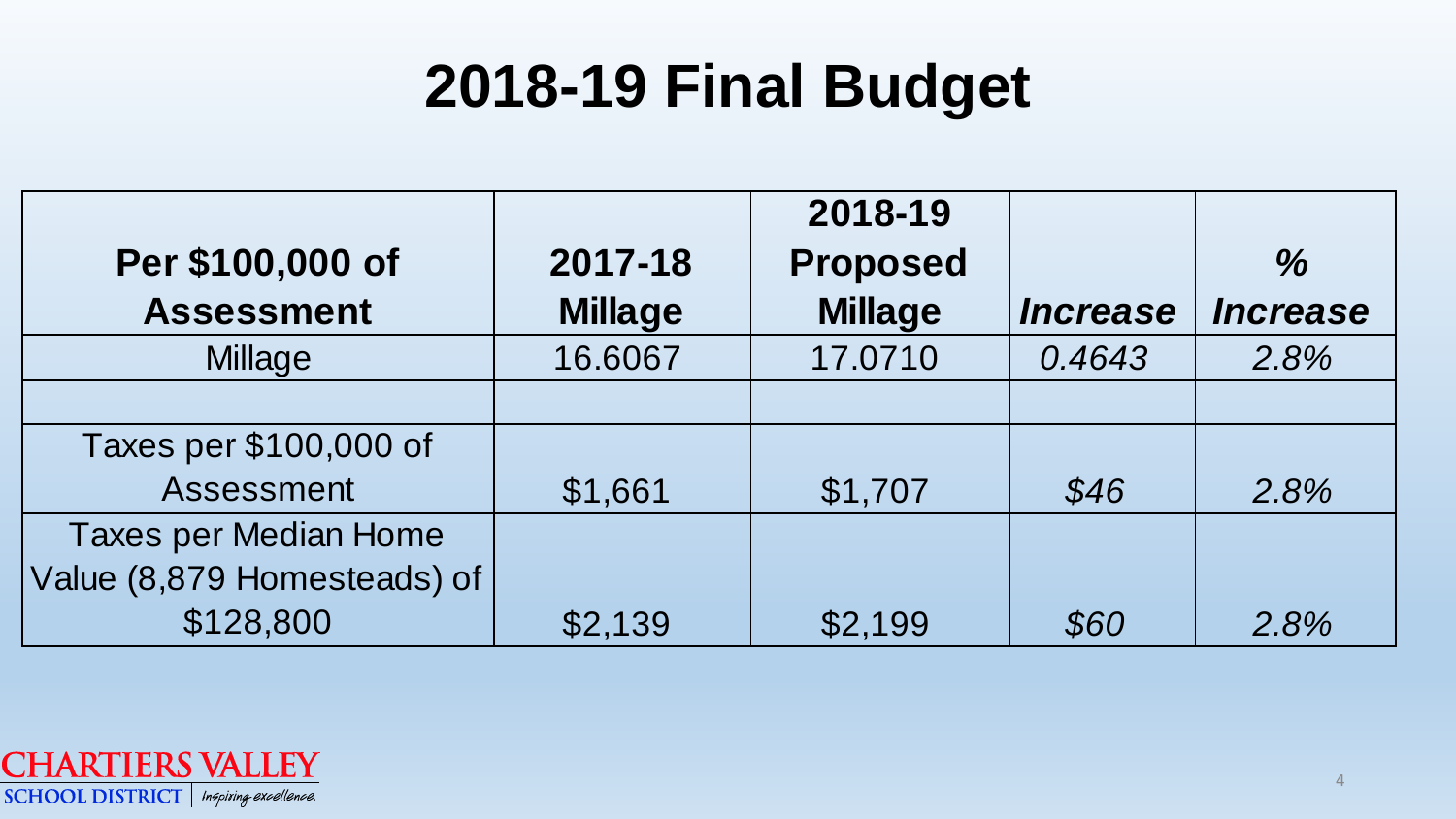#### **Balanced Budget Funding Opportunities**

| Balance as of 5/31/18           | <b>Use of GF Balance</b>                                                         | <b>Use of Capital Reserve</b>                                                                      | <b>Use of Risk Management</b><br><b>Fund</b>                                  |
|---------------------------------|----------------------------------------------------------------------------------|----------------------------------------------------------------------------------------------------|-------------------------------------------------------------------------------|
| <b>Assigned Fund Balance</b>    |                                                                                  |                                                                                                    |                                                                               |
| <b>PSERS and Healthcare</b>     | \$570,694                                                                        |                                                                                                    |                                                                               |
| Capital Improvements            |                                                                                  | \$2,767,488                                                                                        |                                                                               |
| <b>Vehicles</b>                 |                                                                                  | \$1,711,297                                                                                        |                                                                               |
| <b>Judgements</b>               |                                                                                  |                                                                                                    | \$78,461                                                                      |
| <b>Fiber-Optic Repair at HS</b> |                                                                                  |                                                                                                    | \$26,232                                                                      |
| <b>Unassigned Fund Balance</b>  | \$1,244,911                                                                      |                                                                                                    | \$1,270,787                                                                   |
| <b>Considerations</b>           |                                                                                  | One time solution that is not sustainable.                                                         |                                                                               |
|                                 | The Unassigned Fund<br>Balance should not be<br>decreased further.               | Assumes that vehicle<br>acquisitions will be financed<br>with a lease.                             | Requires Board action to<br>transfer the funds to the<br><b>General Fund.</b> |
|                                 | Assumes that the 2017-18<br>outcome does not require the<br>use of any reserves. | PDE permits the Capital<br>Reserve to be used for Debt<br>Service Payments.                        |                                                                               |
|                                 |                                                                                  | Requires Board action to re-<br>designate a portion of the<br><b>Capital Reserve Fund for Debt</b> |                                                                               |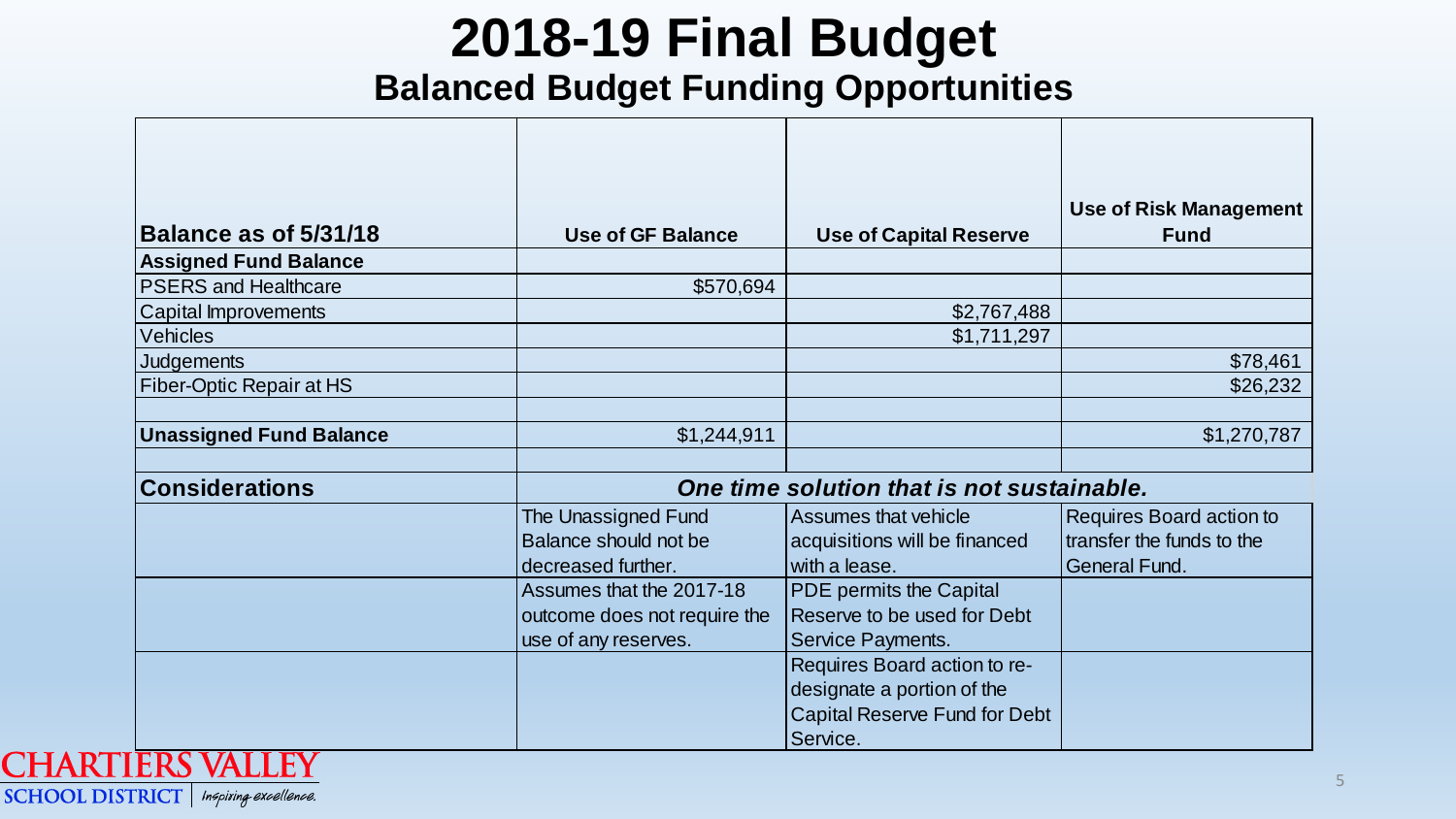### **2018-19 Final Budget Balanced Budget Recommendation**

| <b>Budget Outcome</b>                                                                 | $($ \$967,957 $)$ |
|---------------------------------------------------------------------------------------|-------------------|
| Reduce Debt Service Payment in the General Fund by \$500,000 - Funded Directly by the |                   |
| Vehicle/Capital Reserve Fund                                                          | \$500,000         |
| Remaining Deficit to be Funded by a Transfer from the Risk Management Fund            | \$467,957         |
| <b>Revised Budget Outcome</b>                                                         | <b>\$0</b>        |

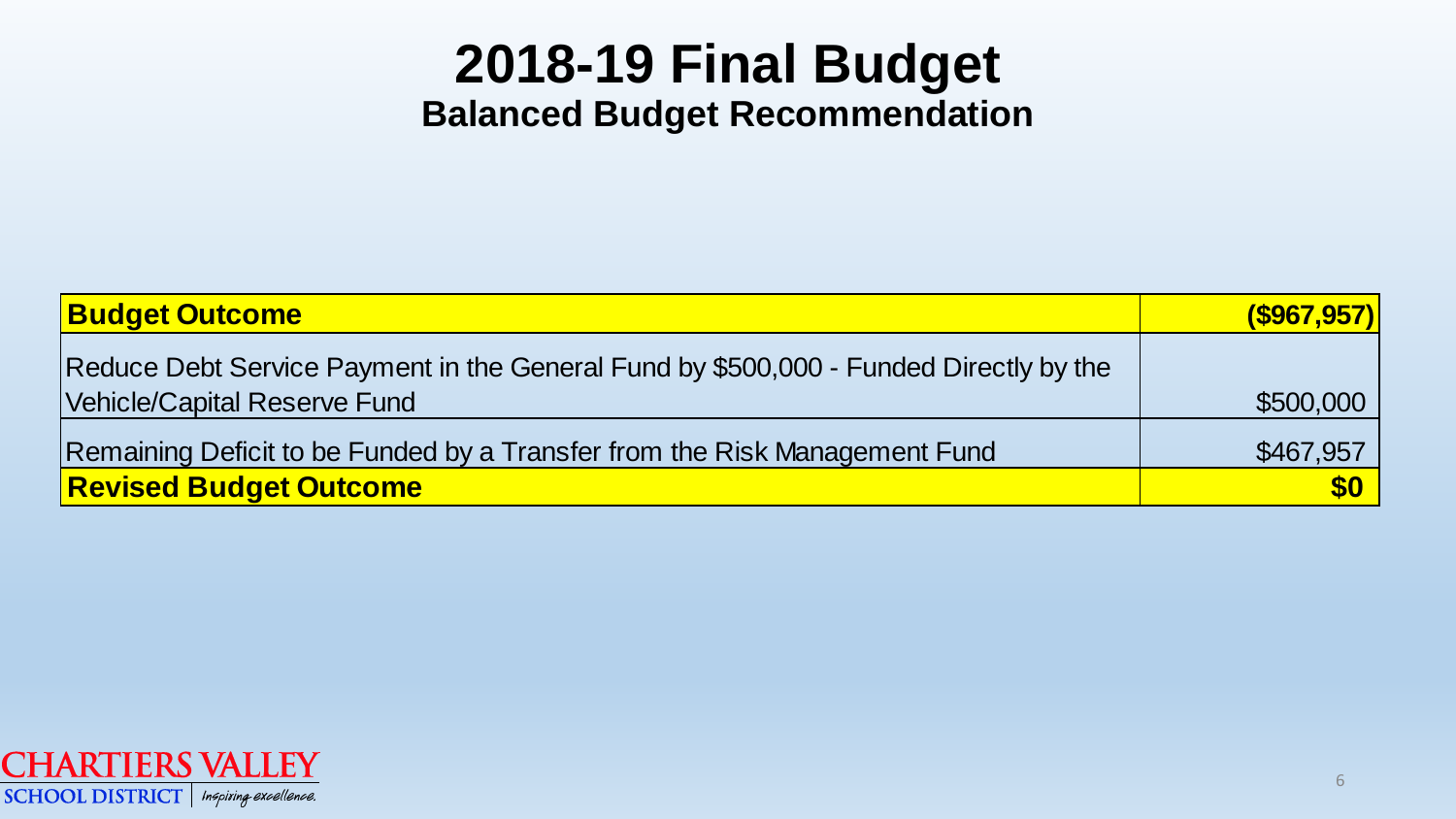#### **Balanced Budget Recommendation**

| Total Proposed Millage = 17.0710 (Act 1<br>Index increase of 2.4% or .3985 mills and | <b>Actual</b> | <b>Final Budget</b> | <b>Preliminary</b><br><b>Budget</b> | Change from 2017-18<br><b>Final Budget</b> |          | <b>Comments</b>                                                                                              |
|--------------------------------------------------------------------------------------|---------------|---------------------|-------------------------------------|--------------------------------------------|----------|--------------------------------------------------------------------------------------------------------------|
| <b>Budget Exceptions of .0658 mills = Total</b><br>Millage increase is .4643 )       | 2016-17       | 2017-18             | 2018-19                             | \$ Change                                  | % Change |                                                                                                              |
| <b>Revenue</b>                                                                       | \$60,500,916  | \$62,103,457        | \$65,319,031                        | \$3,215,574                                | 5.2%     | Increased by \$467,957 transfer from the<br><b>Risk Management Fund</b>                                      |
| <b>Expenses</b>                                                                      |               |                     |                                     |                                            |          |                                                                                                              |
| 100 Salaries                                                                         | \$29,985,115  | \$30,449,964        | \$31,438,824                        | \$988,860                                  | 3.2%     |                                                                                                              |
| 200 Benefits                                                                         | \$17,377,635  | \$17,401,052        | \$19,154,652                        | \$1,753,600                                | 10.1%    |                                                                                                              |
| <b>300 Contracted Services</b>                                                       | \$2,699,658   | \$2,077,691         | \$2,914,236                         | \$836,545                                  | 40.3%    |                                                                                                              |
| <b>400 Purchased Services</b>                                                        | \$940,246     | \$629,535           | \$237,542                           | ( \$391, 993)                              | $-62.3%$ |                                                                                                              |
| 500 Other Purchased Services                                                         | \$3,648,089   | \$4,301,217         | \$3,822,919                         | (\$478,298)                                | $-11.1%$ |                                                                                                              |
| 600 Books and Supplies                                                               | \$1,136,343   | \$1,295,737         | \$1,888,225                         | \$592,488                                  | 45.7%    |                                                                                                              |
| 700 Equipment                                                                        | \$161,392     | \$202,146           | \$337,248                           | \$135,102                                  | 66.8%    |                                                                                                              |
| 800 Miscellaneous Fees                                                               | \$3,210,279   | \$4,321,115         | \$4,085,385                         | (\$235,730)                                | $-5.5%$  | Reduced interest expense by \$500,000 - to<br>be paid directly by the Vehicle/Capital<br><b>Reserve Fund</b> |
| 900 Other Uses                                                                       | \$1,195,000   | \$1,425,000         | \$1,440,000                         | \$15,000                                   | 1.1%     |                                                                                                              |
| <b>Total Expenses</b>                                                                | \$60,353,757  | \$62,103,457        | \$65,319,031                        | \$3,215,574                                | 5.2%     |                                                                                                              |
| <b>Budget Outcome with Exceptions</b>                                                | \$147,159     | \$0                 | \$0                                 |                                            |          |                                                                                                              |
| <b>ARTIERS VALLEY</b>                                                                |               |                     |                                     |                                            |          |                                                                                                              |

SCHOOL DISTRICT | Inspiring excellence.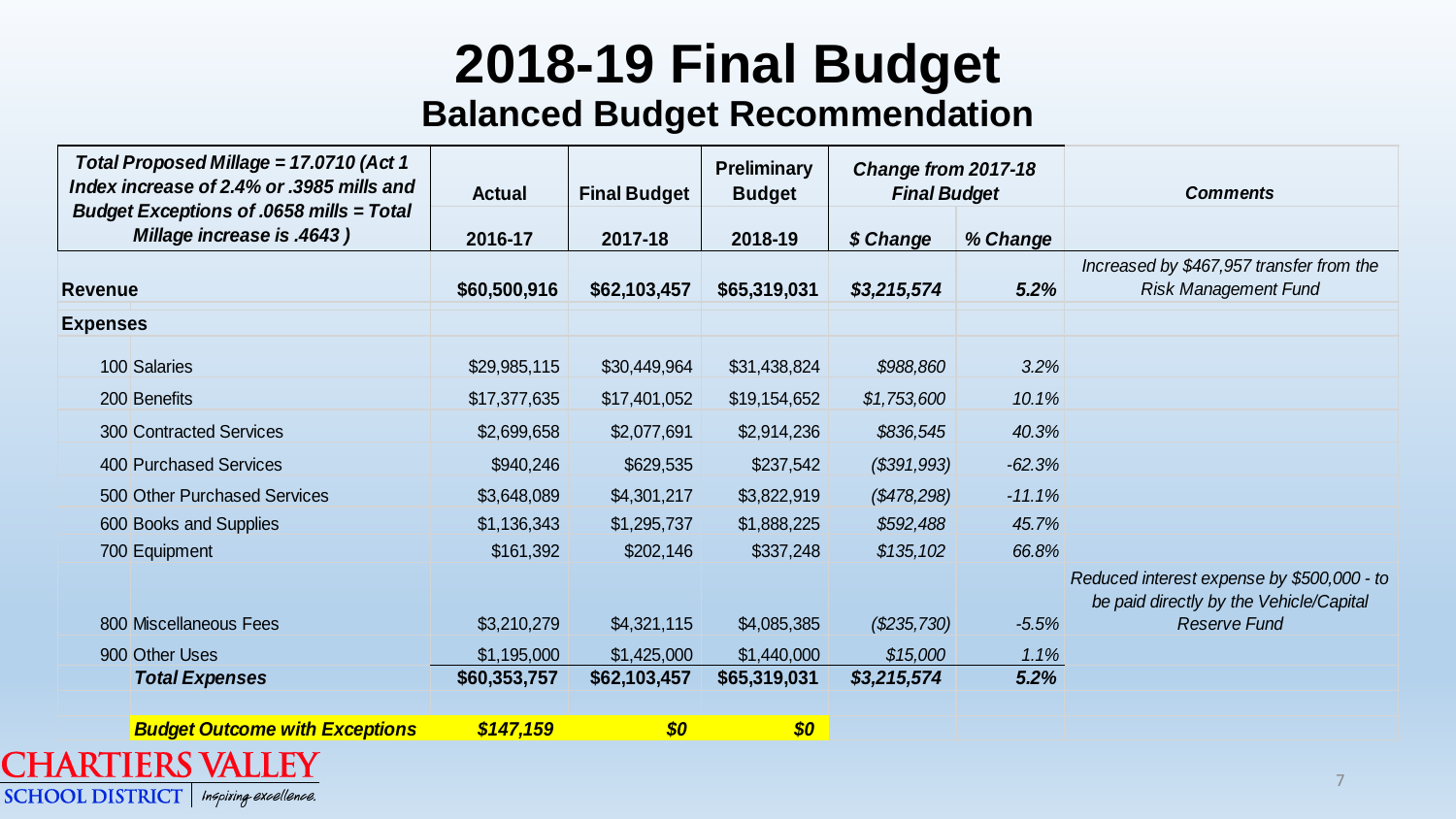- Monitor the Budget and Financial Outcome closely throughout the year
	- No Board action is required regarding funds transfers at this time
	- Board action for the Debt Service payment from the Vehicle/Capital Reserve is not needed until the April 2019 Debt Service payment
	- Determine the amount and timing of a transfer from the Risk Management Fund, when needed
- All such actions to be presented to the Board for approval.

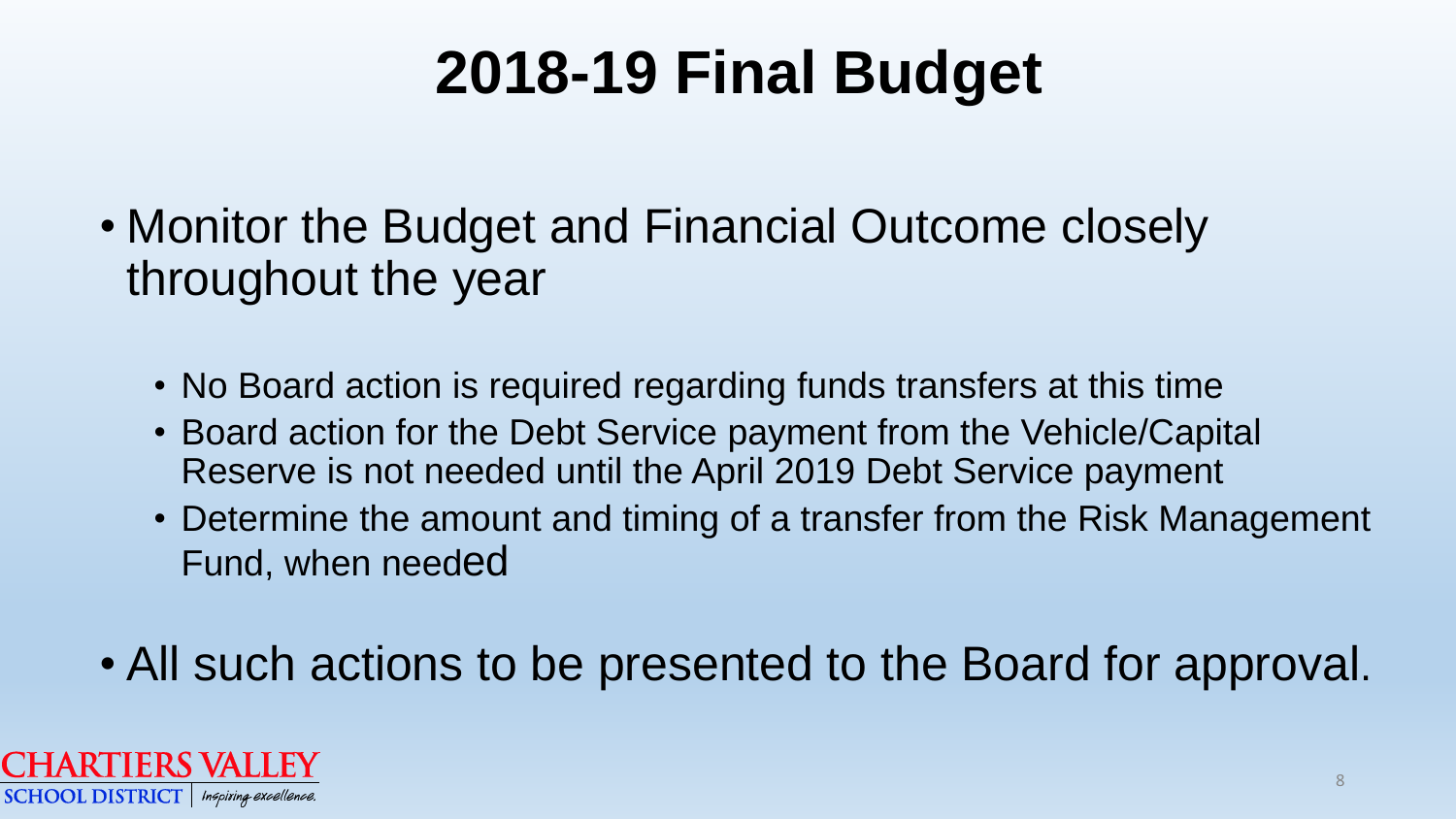### **2018-19 Capital Reserve Budget**

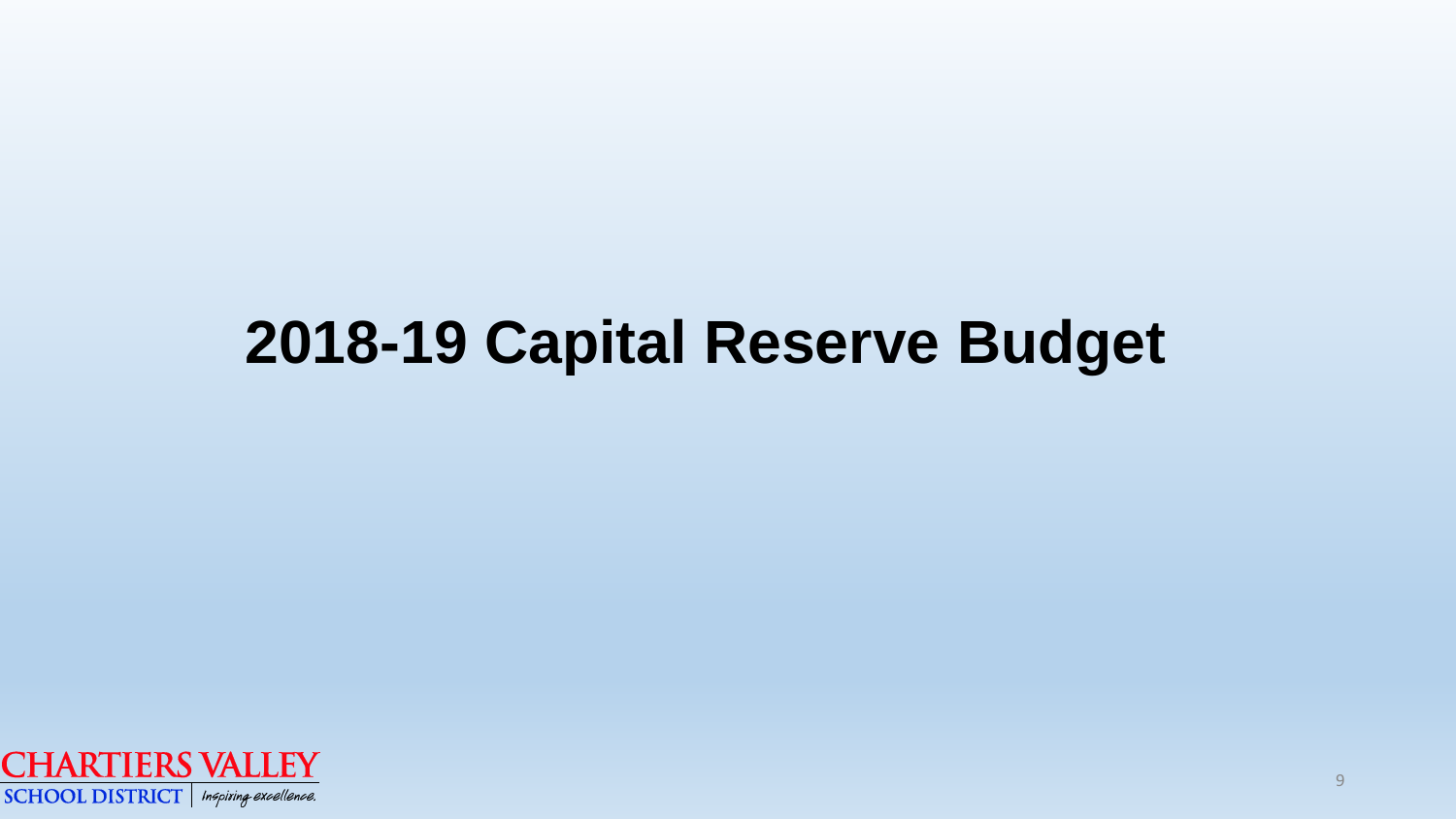### **2018-19 Capital Reserve Budget**

| <b>School</b> | <b>Capital Project List</b>                | <b>Description</b>                                          | 2018-19         |
|---------------|--------------------------------------------|-------------------------------------------------------------|-----------------|
| <b>DW</b>     | Concrete work throughout District          | Sidewalks, curbs, stairs, etc. where needed.                | \$30,000        |
|               |                                            | Repair courts by milling, new binder and wearing            |                 |
|               |                                            | surface, coatings with lines and fence removal and          |                 |
| <b>HS</b>     | <b>Tennis Courts (5)</b>                   | replacement.                                                | Up to \$200,000 |
|               |                                            | Stadium Fence Repair - Fence is leaning behind              |                 |
| <b>HS</b>     | Stadium Fence Repair                       | visitors bleachers on hillside.                             | \$5,000         |
| <b>HS</b>     | Pool                                       | Repair the tile on the sides of the pool.                   | \$3,000         |
| IS            | <b>Track Oval</b>                          | Fill cracks and seal the entire track.                      | \$6,500         |
| IS            | Chorus Room 133.                           | Install carpet over VCT tile that is in need of repair.     | \$3,000         |
|               |                                            | Install LED light packs (including fixtures) on the outside |                 |
|               |                                            | of the building. Rebates from Duquesne Light may            |                 |
| IS            | <b>LED Lighting for Building Perimiter</b> | apply.                                                      | \$2,500         |
|               |                                            | To be allocated on an as needed bases for unforeseen        |                 |
|               |                                            | situations. Superintendent and Board to review and          |                 |
|               | Contingency                                | approve any such expenditures.                              | \$25,000        |
|               | <b>GRAND TOTAL</b>                         |                                                             | Up to \$275,000 |

**Note: Competitive Bidding Requirements > \$20,100.** 

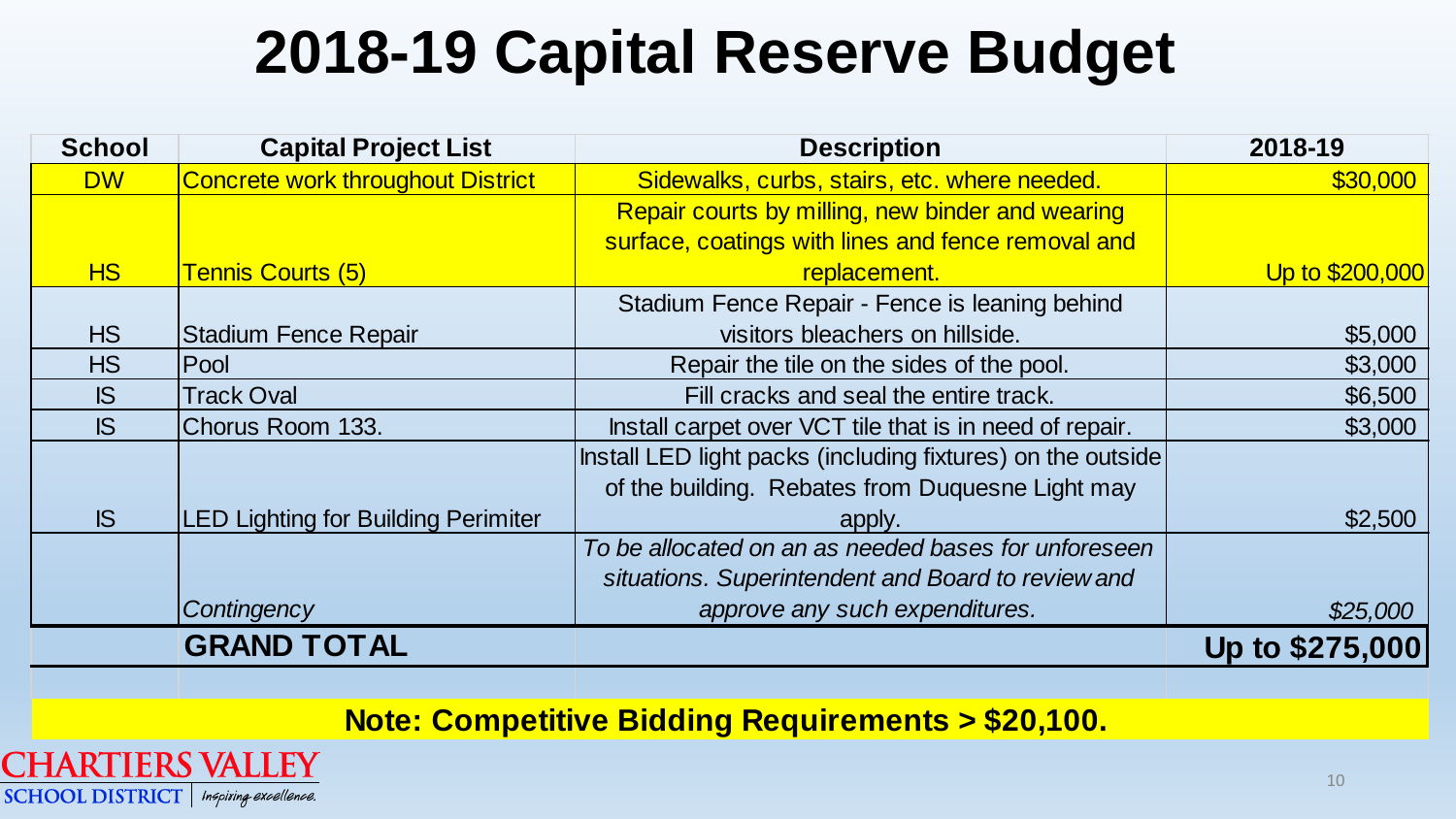### **Capital Requirements Beyond 2018-19 Due Diligence Required**

| <b>School</b>      | <b>Capital Project List</b> | <b>Description</b>                                |
|--------------------|-----------------------------|---------------------------------------------------|
|                    |                             | Preliminary proposals received ranging from a     |
|                    |                             | resurfacing to a complete replacement.            |
| <b>HS</b>          | <b>Track</b>                | Additional due diligence required.                |
|                    | <b>Various</b>              |                                                   |
|                    | improvements/additional     | Items include cooler at the HS Food Court, large- |
|                    | requirements related to     | scale vacuums, floor scrubbers, replacement       |
| <b>HS/MS</b>       | the HS/MS                   | doors, lighting and cafeteria tables.             |
| <b>IS &amp; PS</b> | <b>HVAC System</b>          | Replacement needed.                               |
| <b>DW</b>          | Painting                    | Interior painting on a rotation basis.            |

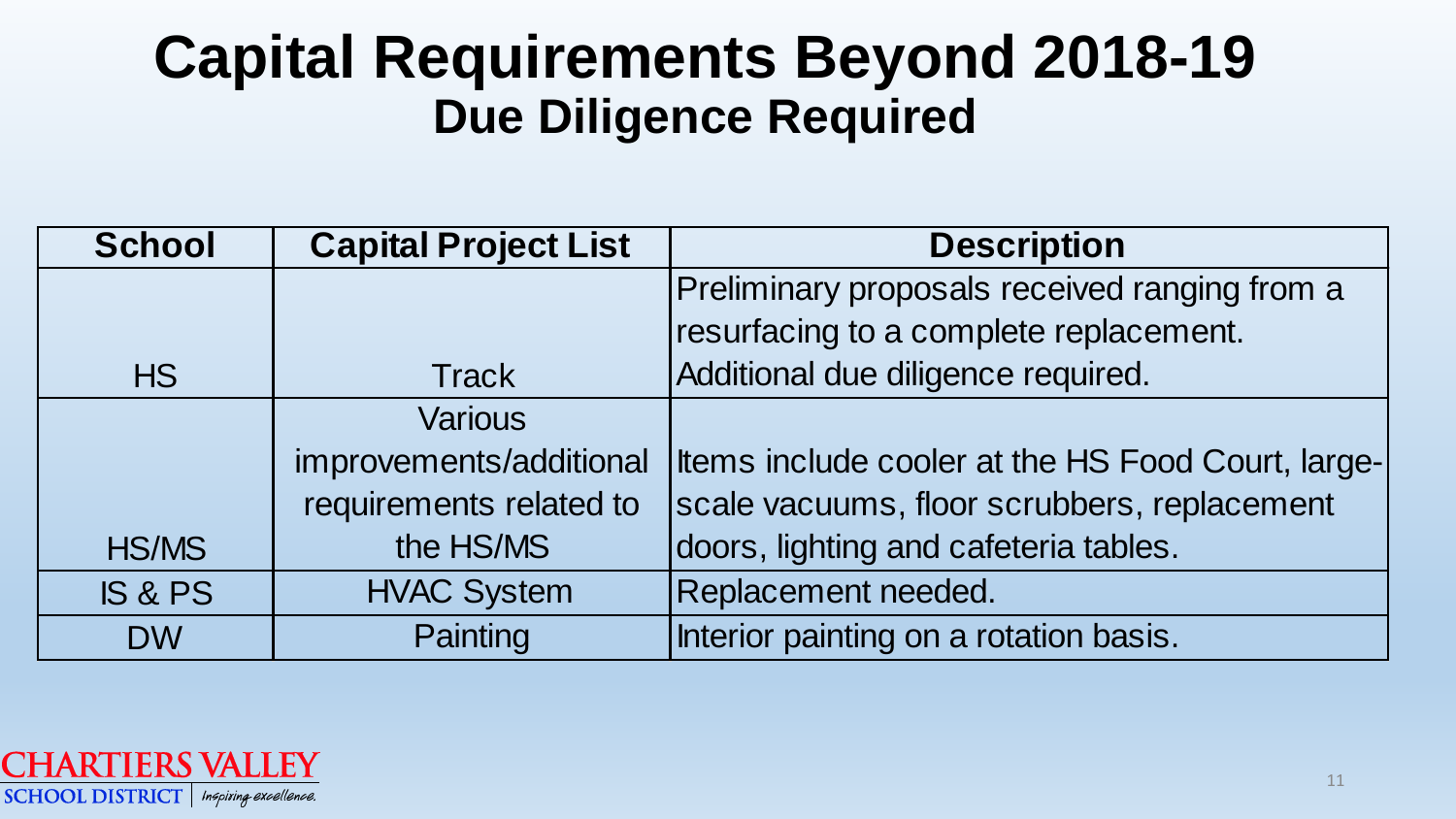- Next Steps:
	- Adopt Final Budget for the General Fund and the Capital Reserve at the June 26 Board meeting
	- File the Final General Fund Budget with the PDE and provide to other agencies as required
	- Monitor the Capital Reserve expenditures and add the detailed reporting to the monthly financial reports